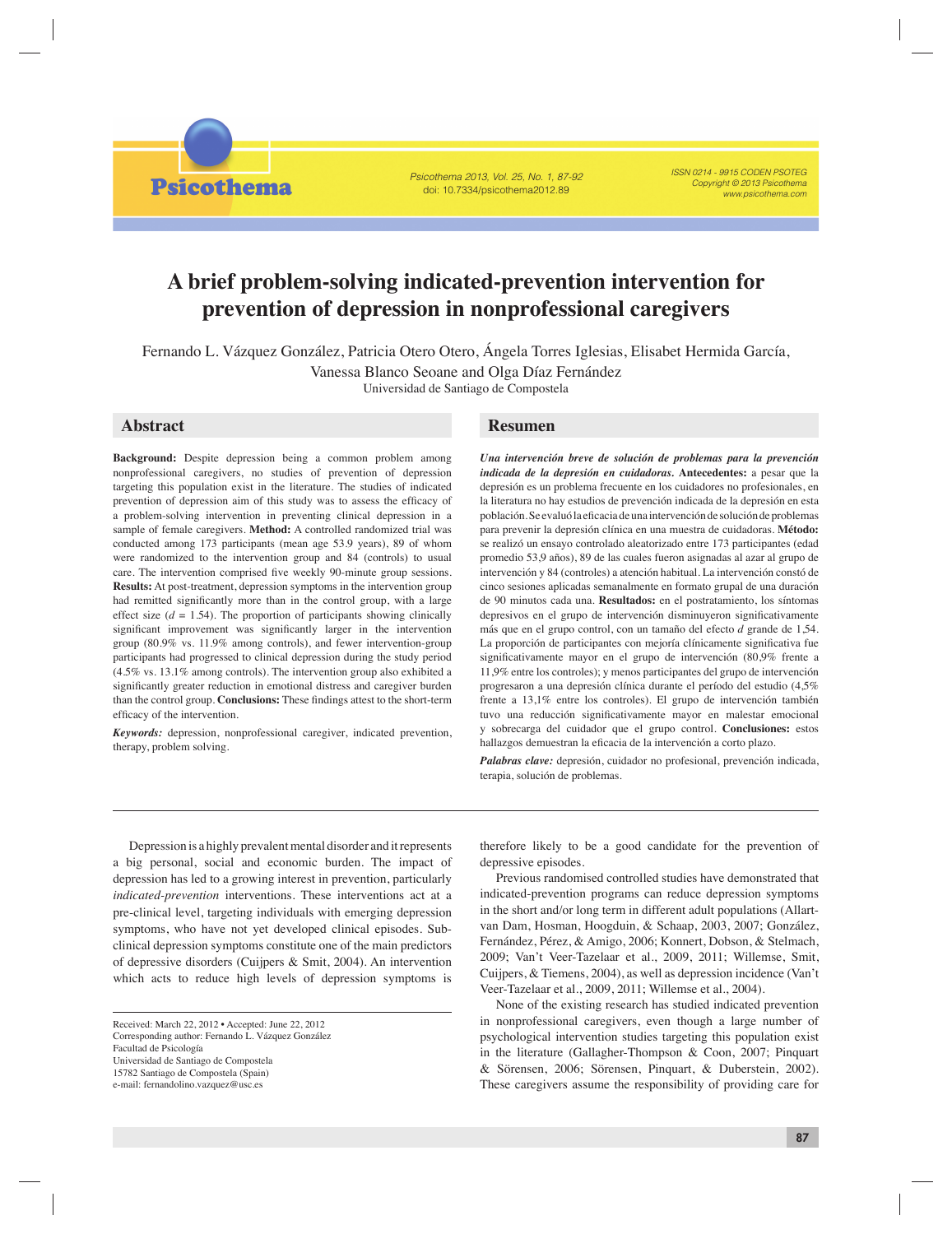individuals in a situation of dependency in a nonprofessional, unpaid manner, based on familiar or affective ties. However, the task of providing care for a dependent relative carries mental health risks, particularly affective problems (Crespo & López, 2007; Vázquez & Otero, 2009). Previous findings indicate that between  $28\%$  and  $66\%$  of caregivers present significant clinical levels of depression symptoms, and between 18% and 53% fulfi l diagnostic criteria for a depressive disorder (Gallagher-Thompson, Rose, Rivera, Lovett, & Thompson, 1989; Papastavrou, Kalokerinou, Papacostas, Tsangari, & Sourtzi, 2007; Redinbaugh, MacCallum, & Kiecolt-Glaser, 1995; Shulz, O'Brien, Bookwala, & Fleissner, 1995). In addition, depression among caregivers can be particularly problematic since it can compromise their ability to effectively deliver care (Gallagher-Thompson et al., 1989; Williamson & Shaffer, 2001), affecting the quality of care delivered (Williamson & Shaffer, 2001).

Other existing data illustrate how the task of looking after a dependent relative is assumed mainly by women – in Spain 83.6% of caregivers are women (Institute of Social Services and the Elderly [IMSERSO its Spanish Acronym], 2005). Additionally, scientific evidence demonstrates that women present a higher prevalence of depression than men, after puberty (Kuehner, 2003). Women are therefore at higher risk of developing depression than men.

The aim of this study was to assess the efficacy of a brief intervention for the indicated prevention of depression in caregiver women with high levels of depression symptoms. After the intervention, significant differences in symptoms of depression are expected to be seen with regard to a usual-care control group. A remission in the incidence of clinical depression and other variables, such as emotional distress and caregiver burden, as well as clinical improvement, are also expected after the intervention.

## Method

## *Participants*

Participants were nonprofessional female caregivers (as defined by responsible official bodies) scoring 16 or higher on the Spanish version of the Center for Epidemiologic Studies Depression Scale (Vázquez, Blanco, & López, 2007), and with no history of major depression. Subjects were excluded from the study when: they had received psychological or psycho-pharmacological treatment in the last two months, which could interfere with the intervention; they presented other disorders which could confuse results; they presented psychological or medical conditions which required immediate intervention or that would prevent carrying out the study; they were taking part in another study; the cared-for relative was suffering a serious or terminal condition; or a change in a dependent's institutionalization or residence was imminent.

The study was designed to detect a difference of 20% in depression incidence rates (according to DSM-IV-TR criteria) between experimental and control conditions. It was calculated that 69 participants per group would be needed for a bilateral contrast, assuming an  $\alpha$ = .05 and a power (1 –  $\beta$ ) of .80. Nevertheless, the initial sample size was corrected, anticipating an approximate 18% loss of subjects, increasing to approximately 84 participants in each group. Four-hundred-and-one caregivers were screened for the study, from whom 176 (43.9%) met the eligibility criteria, and from these, three (1.7%) declined to take part in the study, citing difficulties reconciling their work schedule, lack of interest

in the intervention, and health problems. The sample was finally composed of 173 participants with a mean age of 53.9 years (S*D*= 9.2) who were randomly assigned by an independent statistician to the problem-solving intervention group (*n*= 89) or the usual-care control group (*n*= 84). Domestic work was the main occupation for 73.4% of the caregivers; 50.9% were caring for their father or mother, and care was delivered for a mean of 9.5 years. Among the dependents, 73.4% were women, with a mean age of 78.6 years. Table 1 shows socio-demographic, care and clinical characteristics of the sample for both groups.

Three caregivers withdrew from the intervention due to lack of time, not having anybody to take care of the dependent in their absence, and the researchers' inability to locate the caregiver. One of the participants from the control group could not attend posttreatment assessment because she had no one to leave the dependent relative with. The trial was approved by a bioethics committee. All the subjects taking part in the study gave their informed written consent, and participation was totally voluntary, with no economic or other kind of incentives.

#### *Instruments*

Trained interviewers, independent from the research personnel and blind to the conditions assigned to each participant, were responsible for delivering pre- and post-treatment assessment. Depression symptoms were evaluated using the Spanish version of the Center for Epidemiologic Studies Depression Scale (CES-D; Vázquez et al., 2007), with an internal consistency of .89 (Cronbach's alpha). Diagnoses on Axis I, DSM-IV (including diagnosis of major depressive events) were carried out using the Spanish clinical version of the Structured Clinical Interview for Axis I Disorders of the DSM-IV (SCID-CV; First, Spitzer, Gibbon, & Williams, 1999); which has a high test-retest reliability for psychiatric patients (kappa index= 0.61). Emotional distress was evaluated using the Spanish version of the General Health Questionnaire (GHQ-28; Lobo, Pérez-Echeverría, & Artal, 1986), with .97 Cronbach's alpha (Godoy-Izquierdo, Godoy, López-Torrecillas, & Sánchez-Barrera, 2002). Caregiver burden was assessed by means of the Caregiver Burden Interview (CBI; Zarit, Reever, & Bach-Peterson, 1980); translated to Spanish following published guidelines (Guillemin, Bombardier, & Beaton, 1993), which include the translation/retro-translation method, with a satisfactory internal consistency (Cronbach's  $\alpha$ = .82).

# *Interventions*

*Problem solving.* A brief group intervention, based on the depression problem-solving model of Nezu, Nezu, and Perri (1989), was carried out in five sessions as a pilot study (Vázquez, Otero, López, Blanco, & Torres, 2010). In the first session, the concept of depression and the problem-solving model were explained, and the idea of positive orientation towards a problem was introduced. In the second session, problem definition, the setting of goals and generation of alternative solutions were discussed. In the third session, decision-taking and chosen solution-planning processes were explained. The fourth session was dedicated to repeating all learned problem-solving steps. And, in the fifth session, all the learned concepts were reviewed and relapse prevention was addressed. The intervention was performed in centres near caregivers' homes in five weekly sessions of approximately an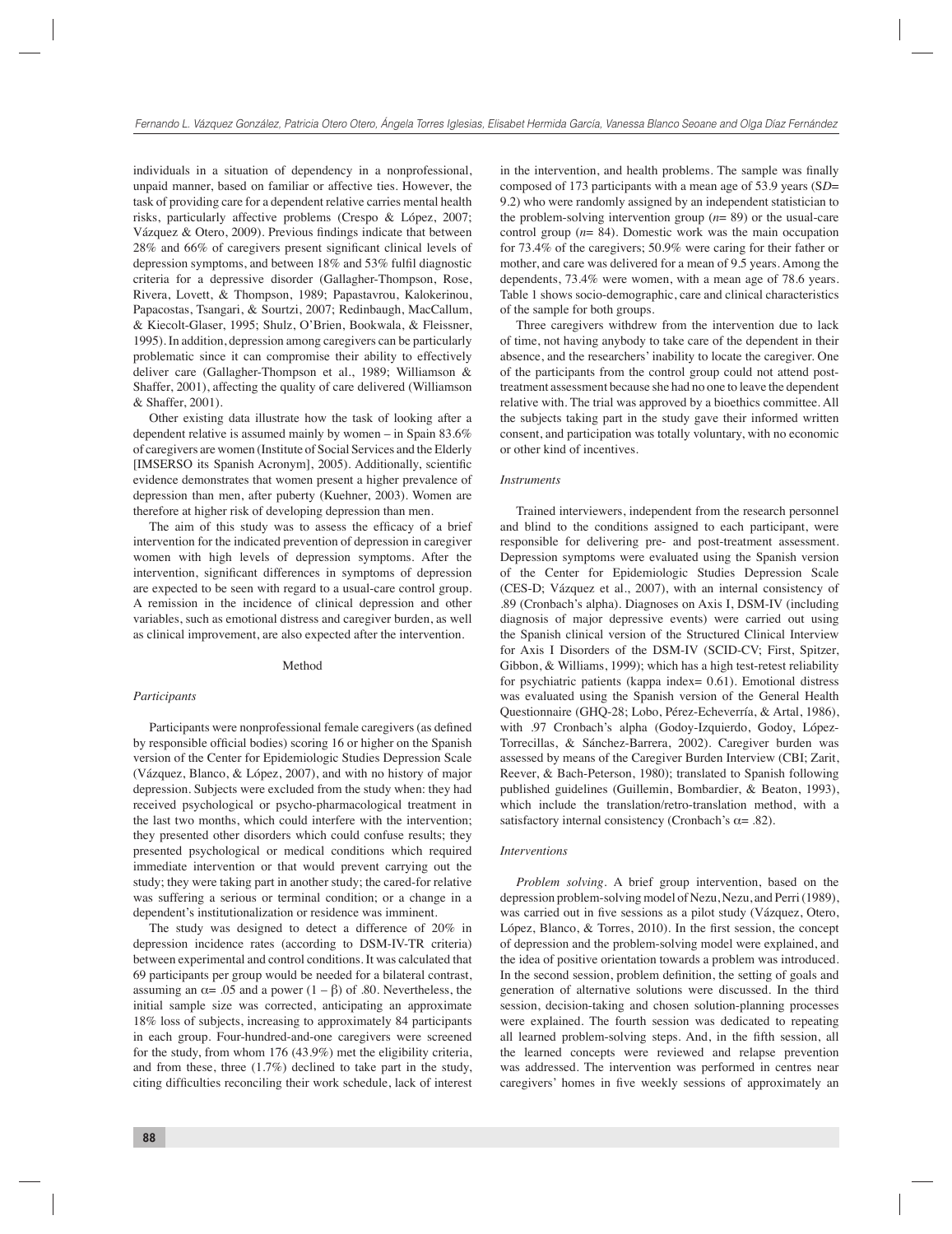hour and thirty minutes each, attended by approximately five participants. It was delivered by three psychotherapists, each with two to five years psychotherapy experience, who in turn had received 40 hours specific training by two clinicians with more than 17 years experience. Sessions were recorded and observed by one of the expert clinicians, while the other expert supervised therapists weekly. There were no significant differences between therapists in intervention results.

*Usual care.* In the usual-care control group, no intervention was carried out, nor was any material handed out to the participants, and participants had unrestricted access to standard social and health care services for treatment of depression symptoms.

# *Data analysis*

Statistical analysis was carried out using SPSS, version 18.0, statistical package. Sample homogeneity in categorical variables' basal values for both conditions was analysed using a chi-square test (or Fischer's exact test with expected values under five), while the Student's *t* test for two independent samples was used for continuous variables. Analyses were performed according to the intention-to-treat principle in all cases, except for the burden variable.

Changes between groups in post-treatment scores for depression symptoms, emotional distress, and caregiver burden were analysed with covariance tests (ANCOVAs) introducing pretreatment scores as covariables. Independence of observations, dependent variable normal distribution, variance homogeneity, lineal relations between covariables and the dependent variable, and homogeneity of regression slopes were verified. This approach is recommended as a robust and reliable statistical strategy for the analysis of randomised trial results (Vickers, 2005). Pre- and posttreatment intra-group changes were analysed with a paired-data *t* test. Cohen's *d* was the measure of effect size, considering effect sizes of  $d= 0.2-0.5$  as small,  $d= 0.5-0.8$  as moderate, and  $d\ge 0.8$  as large (Cohen, 1988).

A clinically significant change was defined as showing significant improvement on the CES-D, defined as having a score  $\lt 16$  on this scale. Comparison of this improvement between the problem-solving and control groups was carried out with a chi-square test, and when the test was significant  $(p<.05)$ , the two groups were compared using a logistic regression. The comparison of depression incidence (new depression cases) in the problem-solving and control groups was also performed via a chi-square test. Relative risk reduction (RRR) and the number needed to treat (NNT) were also calculated, using formulas by Guyatt, Sackett, and Cook (1994).

# Results

No statistically significant differences were found between the problem-solving and control groups in their respective sociodemographic, care and clinical variables, as shown in Table 1. The dropout rate was 3.4% (*n*= 3) in the problem-solving group and  $1.2\%$  ( $n=1$ ) in the control group, with no significant differences between them  $(p=.62)$ .

#### *Depression symptoms*

Post-treatment symptoms in both groups (see Table 2) were compared after recording pre-treatment depression symptoms, and

significant post-treatment depressive symptoms differences were found between the groups  $F(1, 170) = 136$ . 49,  $p < .001$ ,  $\eta_{\text{p}}^2 = .44$ . The Cohen's *d* value for this comparison showed a big effect size  $(1.54)$ . A significant reduction was also observed between pre- and post-treatment symptoms in the problem-solving group,  $t(88)$ = 17.34, *p*<.001, *d*= 1.84, CI 95% [1.50-2.18], and the control group, *t*(83)= 2.11, *p*= .04, *d*= 0.23, CI 95% [0.13, 0.45]; the pre- to posttreatment reduction in symptoms in the problem-solving group amounted to 14 points, while the control was only 1.7.

#### *Signifi cant clinical improvement*

Post-treatment analysis revealed a significantly higher percentage of caregivers who experienced a clinically significant

| Table 1<br>Sociodemographic, care and clinical characteristics                                  |                              |                            |                               |                             |                                 |                            |             |     |  |  |  |
|-------------------------------------------------------------------------------------------------|------------------------------|----------------------------|-------------------------------|-----------------------------|---------------------------------|----------------------------|-------------|-----|--|--|--|
|                                                                                                 | <b>Total</b>                 |                            | Problem solving Control group |                             |                                 |                            |             |     |  |  |  |
| <b>Variables</b>                                                                                | $N = 173$<br>$\mathcal{O}_0$ |                            | $n = 89$<br>$\mathbf{q}_0$    |                             | $n = 84$<br>$\mathcal{O}_0$     |                            | t/ $\chi^2$ | p   |  |  |  |
| Age<br>M<br>SD                                                                                  | 53.9<br>9.2                  |                            | 53.6<br>10.1                  |                             | 54.3<br>8.2                     |                            | 0.52        | .61 |  |  |  |
| <b>Marital</b> status<br>No partner<br>With partner                                             | 40<br>133                    | 23.1<br>76.9               | 24<br>65                      | 27.0<br>73.0                | 16<br>68                        | 19.0<br>81.0               | 1.52        | .22 |  |  |  |
| <b>Social class</b><br>Low/Middle-low<br>Middle/Middle-high                                     | 98<br>75                     | 56.6<br>43.4               | 50<br>39                      | 56.2<br>43.8                | 48<br>36                        | 57.1<br>42.9               | 0.02        | .90 |  |  |  |
| <b>Education</b><br>Literate<br>Primary<br>Secondary/University                                 | 43<br>101<br>29              | 24.9<br>58.4<br>16.7       | 24<br>46<br>19                | 27.0<br>51.7<br>21.3        | 19<br>55<br>10                  | 22.6<br>65.5<br>11.9       | 4.04        | .13 |  |  |  |
| <b>Main occupation</b><br>Domestic work<br>Others                                               | 127<br>46                    | 73.4<br>26.6               | 63<br>26                      | 70.8<br>29.2                | 64<br>20                        | 76.2<br>23.8               | 0.65        | .42 |  |  |  |
| <b>Relative cared for</b><br>Spouse/partner<br>Son/daughter<br>Father/mother<br>Other relatives | 13<br>15<br>88<br>57         | 7.5<br>8.7<br>50.9<br>32.9 | 6<br>12<br>44<br>27           | 6.7<br>13.5<br>49.5<br>30.3 | $\overline{7}$<br>3<br>44<br>30 | 8.3<br>3.6<br>52.4<br>35.7 | 5.49        | .14 |  |  |  |
| Age of person cared for<br>$\boldsymbol{M}$<br><b>SD</b>                                        | 78.6<br>19.1                 |                            | 76.8<br>20.3                  |                             | 80.5<br>17.5                    |                            | 1.28        | .20 |  |  |  |
| Gender of person cared for<br>Man<br>Woman                                                      | 46<br>127                    | 26.6<br>73.4               | 26<br>63                      | 29.2<br>70.8                | 20<br>64                        | 23.8<br>76.2               | 0.65        | .42 |  |  |  |
| Hours a day of care<br>$\boldsymbol{M}$<br><b>SD</b>                                            | 17.2<br>2.9                  |                            | 17.2<br>3.5                   |                             | 17.3<br>2.2                     |                            | 0.30        | .77 |  |  |  |
| Time of care (years)<br>$\overline{M}$<br><b>SD</b>                                             | 9.5<br>7.0                   |                            | 8.6<br>7.0                    |                             | 10.3<br>7.0                     |                            | 1.56        | .12 |  |  |  |
| <b>Depression symptoms</b><br>$\boldsymbol{M}$<br><b>SD</b>                                     | 23.8<br>7.2                  |                            | 24.7<br>7.6                   |                             | 22.9<br>6.6                     |                            | 1.64        | .10 |  |  |  |
| <b>Emotional distress</b><br>M<br><b>SD</b>                                                     | 6.7<br>5.4                   |                            | 7.1<br>5.7                    |                             | 6.3<br>4.9                      |                            | 0.97        | .33 |  |  |  |
| <b>Burden</b><br>$\boldsymbol{M}$<br><b>SD</b>                                                  | 29.0<br>12.8                 |                            | 30.2<br>11.9                  |                             | 27.7<br>13.6                    |                            | 1.30        | .20 |  |  |  |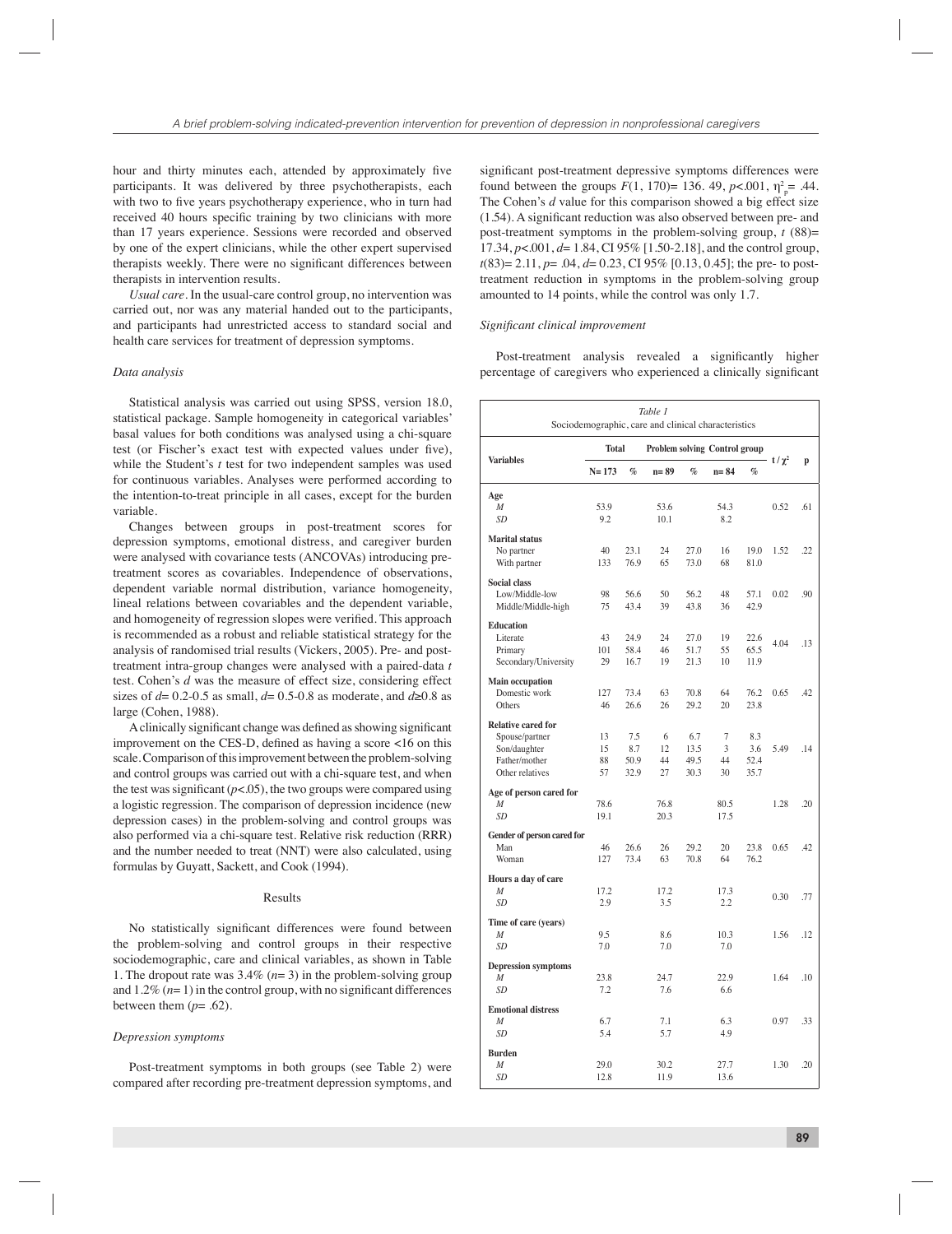change in their depression symptoms (CES-D <16 score) in the problem-solving group (80.9%) compared with the control (11.9%), χ*<sup>2</sup>* (1, *N*= 173)*=* 82.51, *p*<.001. The odds of not being at risk of depression in the problem-solving group was 31.34 times higher than in the control group (CI 95% 13.45, 73.02).

## *Depression incidence*

Depression incidence observed during the period of the study was significantly lower in the problem-solving group than in the control, χ<sup>2</sup> (1, *N*= 173)*=* 4.04, *p*= .04; four caregivers (4.5%) from the problem-solving group developed a depressive episode, as opposed to 11 participants (13.1%) from the control group.

In the problem-solving condition, a 65.7% reduction in relative risk (RRR) of developing depression was observed compared to control, and the obtained number needed to treat (NNT) was 12.

#### *Emotional distress and caregiver burden*

Comparison of post-treatment emotional distress between problem-solving and control groups (see Table 2), after controlling for the pre-treatment score of this variable, showed a significantly higher remission of emotional distress in the problem-solving group compared to control,  $F(1, 170) = 18.14$ ,  $p < .001$ ,  $\eta_p^2 = .10$ . Effect size estimated by Cohen's *d* was moderate (0.56). In addition, a 4.4-point significant reduction in emotional distress was found between pre- and post- treatment in the problem-solving group, *t*(88)= 6.61, *p*<.001, *d*= 0.70, CI 95% [0.47, 0.93], while the slight intra-group reduction observed in the control group was not significant.

Comparing caregiver burden (see Table 2) in both conditions at post-treatment, after controlling for pre-treatment burden score, the problem-solving group showed a significantly greater reduction in post-treatment burden than control, *F*(1, 158)= 13.79,  $p < .001$ ,  $\eta^2 = .08$ ; with a small effect size (0.37 Cohen's *d*). A significant 6.3-point reduction in burden was also observed between pre- and post-treatment in the problem-solving group, *t*(85)= 4.84, *p*<.001, *d*= 0.51, CI 95% [0.29, 0.73], while a slight, nonsignificant increase between these two measures was found in the control group.

# Discussion

This study assessed the short-term effectiveness of a brief psychological intervention for the indicated prevention of depression in a sample of women caregivers with subclinical depression. At post-treatment, the problem-solving intervention group presented a significantly higher reduction in depression symptoms than control. This finding is in agreement with results arrived at in the post-treatment analysis of other depression indicated-prevention studies in adults (e.g., Allart-van Dam et al., 2003; González et al., 2006; Konnert et al., 2009). The effect size was large (*d*= 1.54); only one other study has obtained a similarly large post-treatment effect (Allar-van Dam et al., 2003), although its Cohen *d* was smaller (.80). The present study demonstrated that the preventive intervention acted also as a protective factor against progression to clinical depression; 80.9% of participants experienced a clinically significant improvement (reduced their symptoms to scores under 16 in the CES-D scale). This is a very relevant result since a high presence of subclinical symptoms has been consistently reported in the literature as the main risk factor for the appearance of a major depressive episode (Cuijpers & Smit, 2004).

Regarding depression incidence, during the period of the study it was found that only 4.5% of participants in the problem-solving intervention group progressed to a clinical episode, compared to 13.1% in the control. Intervention reduced the incidence of depression episodes in 65.7% compared to control, which translates into the prevention of one depression case for every 12 caregivers treated. These results are more conclusive than those found by Cuijpers, van Straten, Smit, Mihalopoulos, and Beekman (2008) in their meta-analysis on depression prevention, where preventive interventions were found to reduce depression incidence by 22% compared with usual-care control groups, and the number of patients needed to treat was 22. Although it must be taken into account that the meta-analysis covered a period of 13 months and also included studies in which universal and selective preventive interventions were used.

Other areas of participants' lives were also assessed (emotional distress and caregiver burden) in an attempt to generalise results for depression prevention, as proposed by Muñoz, Le, Clarke,

| Table 2<br>Results from result measurements for the problem solving $(n=89)$ and control $(n=84)$ groups: mean, standard deviation, difference between means and effect size |            |           |            |           |                                         |                                                 |                          |  |  |  |  |  |
|------------------------------------------------------------------------------------------------------------------------------------------------------------------------------|------------|-----------|------------|-----------|-----------------------------------------|-------------------------------------------------|--------------------------|--|--|--|--|--|
|                                                                                                                                                                              | Pre        |           | Post       |           | Pre-post                                | <b>Effect</b> size                              |                          |  |  |  |  |  |
| <b>Measurement</b>                                                                                                                                                           | M          | <b>SD</b> | M          | <b>SD</b> | Difference between means<br>$(CI 95\%)$ | Intra-group<br>(CI 95%)                         | PS vs. CG<br>$(CI 95\%)$ |  |  |  |  |  |
| <b>CES-D</b>                                                                                                                                                                 |            |           |            |           |                                         |                                                 |                          |  |  |  |  |  |
| <b>PS</b>                                                                                                                                                                    | 24.7       | 7.6       | 10.7       | 6.4       | 13.99 [12.39, 15.59]                    | $1.84$ [1.50, 2.18]                             | 1.54 [1.20, 1.88]        |  |  |  |  |  |
| CG                                                                                                                                                                           | 22.9       | 6.6       | 21.2       | 7.2       | 1.75 [0.10, 3.40]                       | $0.23$ [0.13, 0.45]                             |                          |  |  |  |  |  |
| <b>GHQ-28</b>                                                                                                                                                                |            |           |            |           |                                         |                                                 |                          |  |  |  |  |  |
| <b>PS</b>                                                                                                                                                                    | 7.1        | 5.7       | 2.7        | 3.8       | 4.39 [3.07, 5.71]                       | $0.70$ [0.47, 0.93]                             |                          |  |  |  |  |  |
| CG                                                                                                                                                                           | 6.3<br>4.9 |           | 5.7<br>5.4 |           | $0.92$ [ $-0.24$ , $2.07$ ]             | $0.17$ [-0.04, 0.39]                            | $0.56$ [0.25, 0.86]      |  |  |  |  |  |
| <b>CBI</b>                                                                                                                                                                   |            |           |            |           |                                         |                                                 |                          |  |  |  |  |  |
| <b>PS</b>                                                                                                                                                                    | 30.2       | 11.9      | 23.9       | 10.5      | 6.32 [3.43, 8.20]                       | $0.51$ [0.29, 0.73]                             |                          |  |  |  |  |  |
| CG                                                                                                                                                                           | 27.7       | 13.6      | 27.9       | 10.9      | $-0.23$ [ $-2.61$ , $2.16$ ]            | $0.37$ [0.07, 0.67]<br>$0.02$ [ $-0.20, 0.25$ ] |                          |  |  |  |  |  |

*Note:* Pre= Pre-treatment; Post= Post-treatment; PS= Problem Solving Group; CG= Control Group; CES-D= Center for Epidemiologic Studies Depression Scale; GHQ-28= General Health Questionnaire; CBI= Caregiver Burden Interview; CI= Confidence Interval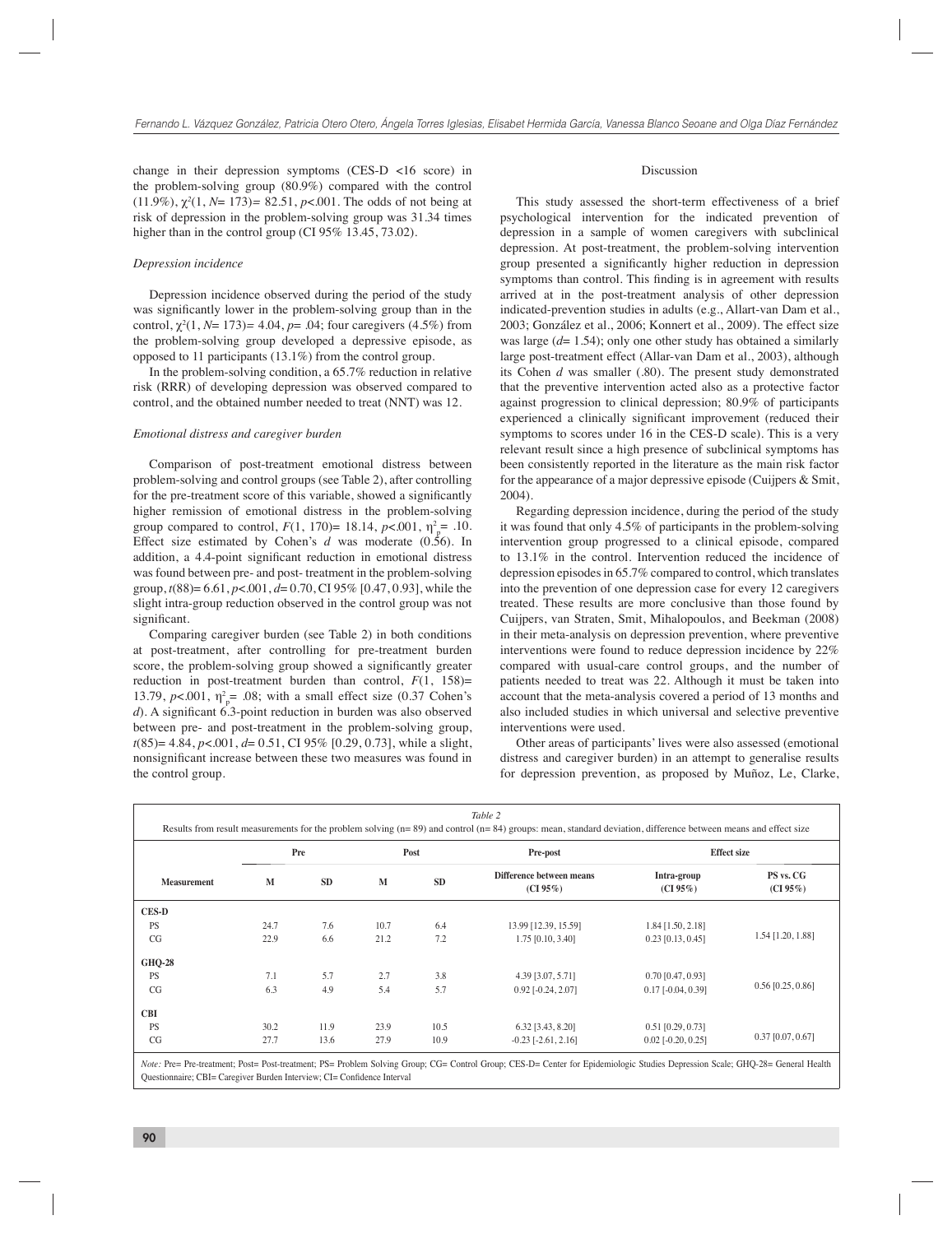& Jaycox (2002). At post-treatment analysis, the problemsolving group showed significantly lower emotional distress and burden levels than control, with a small and moderate effect size, respectively. Emotional distress and burden reductions are important results since these are problems frequently observed among caregivers (Crespo & López, 2007).

This study has important implications for research and clinical practice. In the current study, intervention effects were achieved in only five sessions, while most depression indicated-prevention programs for adults involve 10 or more sessions (e.g., Allart-van Dam et al., 2003; Konnert et al., 2009), proving that we are dealing with a more efficient program. What is more, study results were obtained on a sample of subjects presenting multiple risk factors (high levels of depression symptoms, female, nonprofessional caregiver). In other studies, only subjects with elevated levels of depression symptoms were included (e.g., Allart-van Dam et al., 2003; González et al., 2006; Willemse et al., 2004). Also, the fact that this intervention was successful in an applied setting (with caregivers) suggests the effectiveness of the intervention (Marchand, Stice, Rohde, & Becker, 2011).

Nevertheless, some limitations must be considered in this study. The main limitation is the lack of follow-up, which prevents us from extracting any conclusions regarding long-term preventive effects. Future research should aim to clarify this issue, although

medium- and long-term effects have already been described in former depression indicated-prevention programs for adults (e.g., Van't Veer-Tazelaar et al., 2009, 2011). Secondly, the study sample was composed only of women, so the possibility of the intervention having differential gender effects remains unexplored. The active components of the intervention are also unknown. In future research studies it would be important to evaluate problem-solving processes and to determine if they act as change mediators. The contribution of each component to the program's overall efficacy should be assessed.

Despite these limitations, this is the first randomised controlled trial providing evidence of short-term effectiveness of a brief depression indicated-prevention intervention targeted at nonprofessional caregivers, in which a reduction in depression symptoms and depression incidence, as well as generalisation of the effects to other variables, was found.

# Acknowledgements

This study was supported by grant 2007/PN017 from the Ministry of Labour and Social Affairs of Spain. This research was also supported from Ministry of Labour and Welfare (Xunta de Galicia). This research was awarded the prize of psychology research modality of the Foundation Lafourcade-Ponce 2011.

## References

- Allart-van Dam, E., Hosman, C.M., Hoogduin, C.A., & Schaap, C.P. (2003). The Coping with Depression Course: Short-term outcomes and mediating effects of a randomized controlled trial in the treatment of subclinical depression. *Behavior Therapy, 34*, 381-396. doi: 10.1016/ S0005-7894(03)80007-2.
- Allart-van Dam, E., Hosman, C.M., Hoogduin, C.A., & Schaap, C.P. (2007). Prevention of depression in subclinically depressed adults: Follow-up effects on the "Coping with Depression" course. *Journal of Affective Disorders, 97*, 219-228. doi:10.1016/j.jad.2006.06.020.
- Cohen, J. (1988). *Statistical power analysis for the behavioural sciences*  (2nd ed.). Hillsdale, New Jersey: Lawrence Erlbaum Associates.
- Crespo, M., & López, J. (2007). *El estrés en cuidadores de mayores dependientes. Cuidarse para cuidar* [Stress in caregivers of dependent elderly people. Care to take care of]. Madrid: Pirámide.
- Cuijpers, P., & Smit, F. (2004). Subthreshold depression as a risk indicator for major depressive disorder: A systematic review of prospective studies. *Acta Psychiatrica Scandinavica, 109*, 325-331. doi:10.1111/ j.1600-0447.2004.00301.x.
- Cuijpers, P., van Straten, A., Smit, F., Mihalopoulos, C., & Beekman, A. (2008). Preventing the onset of depressive disorders: A meta-analytic review of psychological interventions. *American Journal of Psychiatry, 165,* 1272-1280. doi:10.1176/appi.ajp.2008.07091422 .
- First, M.B., Spitzer, R.L., Gibbon, M., & Williams, J.B.W. (1999). *Entrevista Clínica Estructurada para los Trastornos del Eje I del DSM-IV - Versión Clínica (SCID-CV)* [Structured Clinical Interview for DSMIV Axis I Disorders, Clinician Version (SCID-CV)]. Barcelona: Masson.
- Gallagher-Thompson, D., & Coon, D.W. (2007). Evidence-based psychological treatments for distress in family caregivers of older adults. *Psychology and Aging, 22,* 37-51. doi:10.1037/0882-7974.22.1.37.
- Gallagher-Thompson, D., Rose, J., Rivera, P., Lovett, S., & Thompson, L.W. (1989). Prevalence of depression in family caregivers. *Gerontologist, 29*, 449-456. doi: 10.1093/geront/29.4.449.
- Godoy-Izquierdo, D., Godoy, J.F., López-Torrecillas, F., & Sánchez-Barrera, M.B. (2002). Propiedades psicométricas de la versión española del "Cuestionario de Salud General de Goldberg-28" [Psychometric

properties of the Spanish version of the "General Health Questionnaire-28"]. *Revista de Psicología de la Salud, 14*, 49-71.

- González, S., Fernández, C., Pérez, J., & Amigo, I. (2006). Depression secondary prevention in primary care. *Psicothema, 18*, 471-477.
- Guillemin, F., Bombardier, C., & Beaton, D. (1993). Cross-cultural adaptation of health related quality of life measures: Literature review and proposed guidelines. *Journal of Clinical Epidemiology, 43*, 1417- 1432. doi:10.1016/0895-4356(93)90142-N.
- Guyatt, G.H., Sackett, D.L., & Cook, D.J. (1994). User's guides to the medical literature. II. How to use an article about therapy or prevention. B. What were the results and will they help me in caring for my patients? *The Journal of American Medical Association, 271*, 59-63. doi:10.1001/jama.1994.03510250075039.
- Instituto de Mayores y Servicios Sociales [IMSERSO] (2005). *Cuidados a las personas mayores en los hogares españoles. El entorno familiar* [Care for the elderly in Spanish households. The family environment]. Madrid: Ministerio de Trabajo y Asuntos Sociales.
- Konnert, C., Dobson, K., & Stelmach, L. (2009). The prevention of depression in nursing home residents: A randomized clinical trial of cognitive-behavioral therapy. *Aging and Mental Health, 13*, 288-299. doi: 10.1080/13607860802380672.
- Kuehner, C. (2003). Gender differences in unipolar depression: An update of epidemiological findings and possible explanations. Acta Psychiatrica *Scandinavica, 108*, 163-174. doi:10.1034/j.1600-0447.2003.00204.x.
- Lobo, A., Pérez-Echeverría, M.J., & Artal, J. (1986). Validity of the scaled version of the General Health Questionnaire (GHQ-28) in a Spanish population. *Psychological Medicine, 16*, 135-140. doi:10.1017/S0033291700002579.
- Marchand, E., Stice, E., Rohde, P., & Becker, C.B. (2011). Moving from effi cacy to effectiveness trials in prevention research. *Behaviour Research and Therapy, 49,* 32-41. doi:10.1016/j.brat.2010.10.008.
- Muñoz, R.F., Le, H.N., Clarke, G., & Jaycox, L. (2002). Preventing the onset of major depression. In I.H. Gotliby & C.L. Hammen (Eds.), *Handbook of depression* (pp. 343-359). New York: Guilford.
- Nezu, A.M., Nezu, C.M., & Perri, M.G. (1989). Problem-solving therapy for depression. Theory, research, and clinical guidelines. New York: John Wiley & Sons.